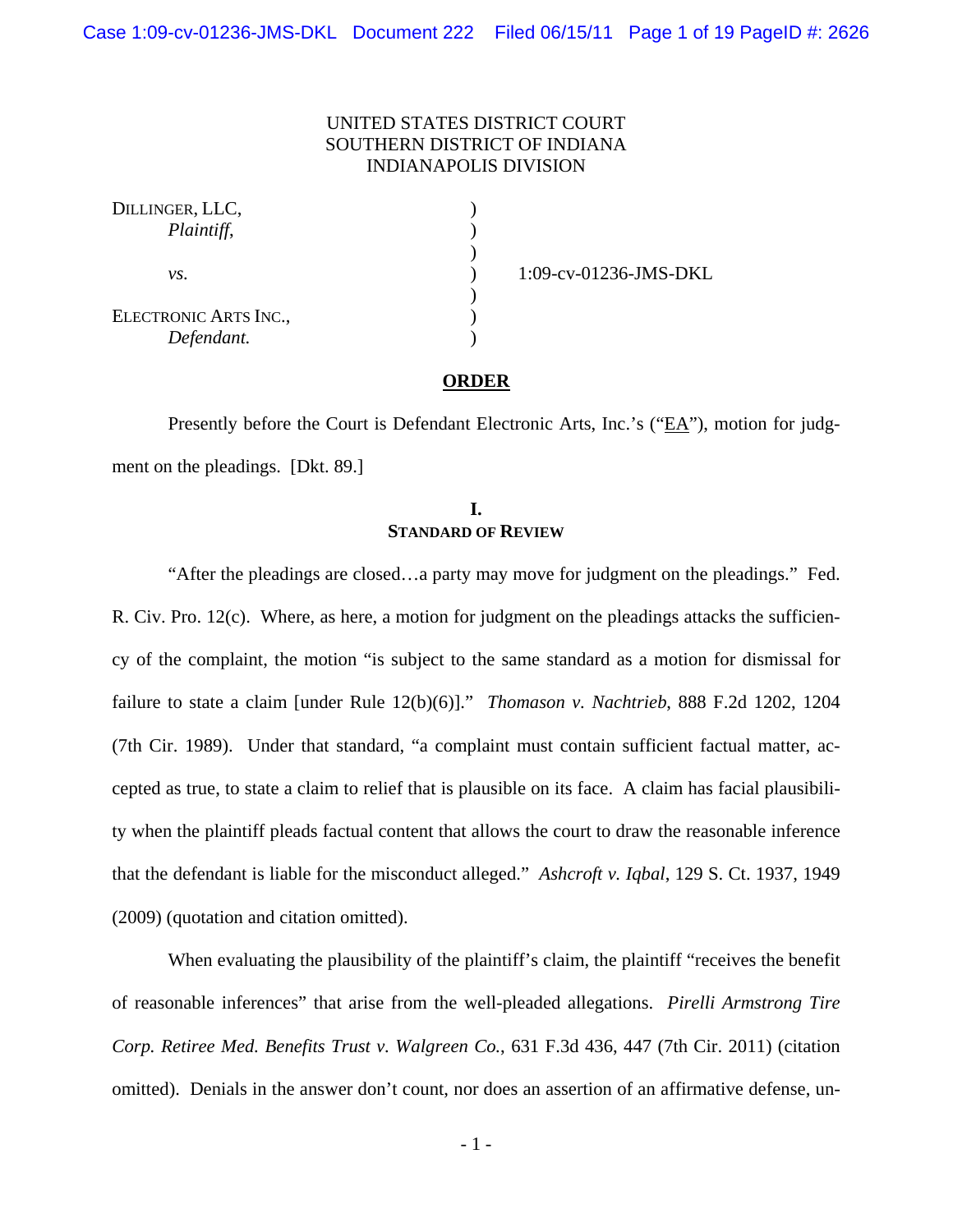less the plaintiff's own allegations establishes it, *see Cancer Found., Inc. v. Cerberus Capital Mgmt.*, *LP*, 559 F.3d 671, 674-675 (7th Cir. 2009) ("Dismissing a complaint as untimely at the pleading stage is an unusual step, since a complaint need not anticipate and overcome affirmative defenses, such as the statute of limitations. But dismissal is appropriate when the plaintiff pleads himself out of court by alleging facts sufficient to establish the complaint's tardiness." (citation omitted)).

# **II. ALLEGATIONS IN THE COMPLAINT**

As many people know, John Dillinger was a notorious Indiana gangster who terrorized the Midwest for several years, until he was gunned down by the F.B.I. in a Chicago firefight, in 1934. [*See* dkt. 63 at 1.]

Through the Complaint, Plaintiff Dillinger, L.L.C., alleges that it has registered two U.S. trademarks for "John Dillinger." [Dkt. 1 ¶15.] And thanks to a relatively recent Indiana statute, which recognized a descendible right of publicity, the Plaintiff also claims the right to control Mr. Dillinger's "personality" rights for commercial purposes—that is, his "name, voice, signature, photograph, image, likeness, distinctive appearance, gestures, [and] mannerisms." [*Id.* ¶12.] It claims to have acquired those publicity rights by assignment from the heirs of Mr. Dillinger, who died intestate. [*See id.* ¶14; dkt. 99 at 6 n.4.]

The Plaintiff has sued EA for including unauthorized references to John Dillinger in its series of videogames based upon *The Godfather* novel and subsequent film series. [Dkt. 1 ¶¶17-18.] The references occur in the form of the names of two types of weapons that players can use to facilitate their own virtual crime spree as a mob boss. One is the "Dillinger Level Three Tommy Gun", which players can earn at no extra cost through game play. [*Id.* ¶19.]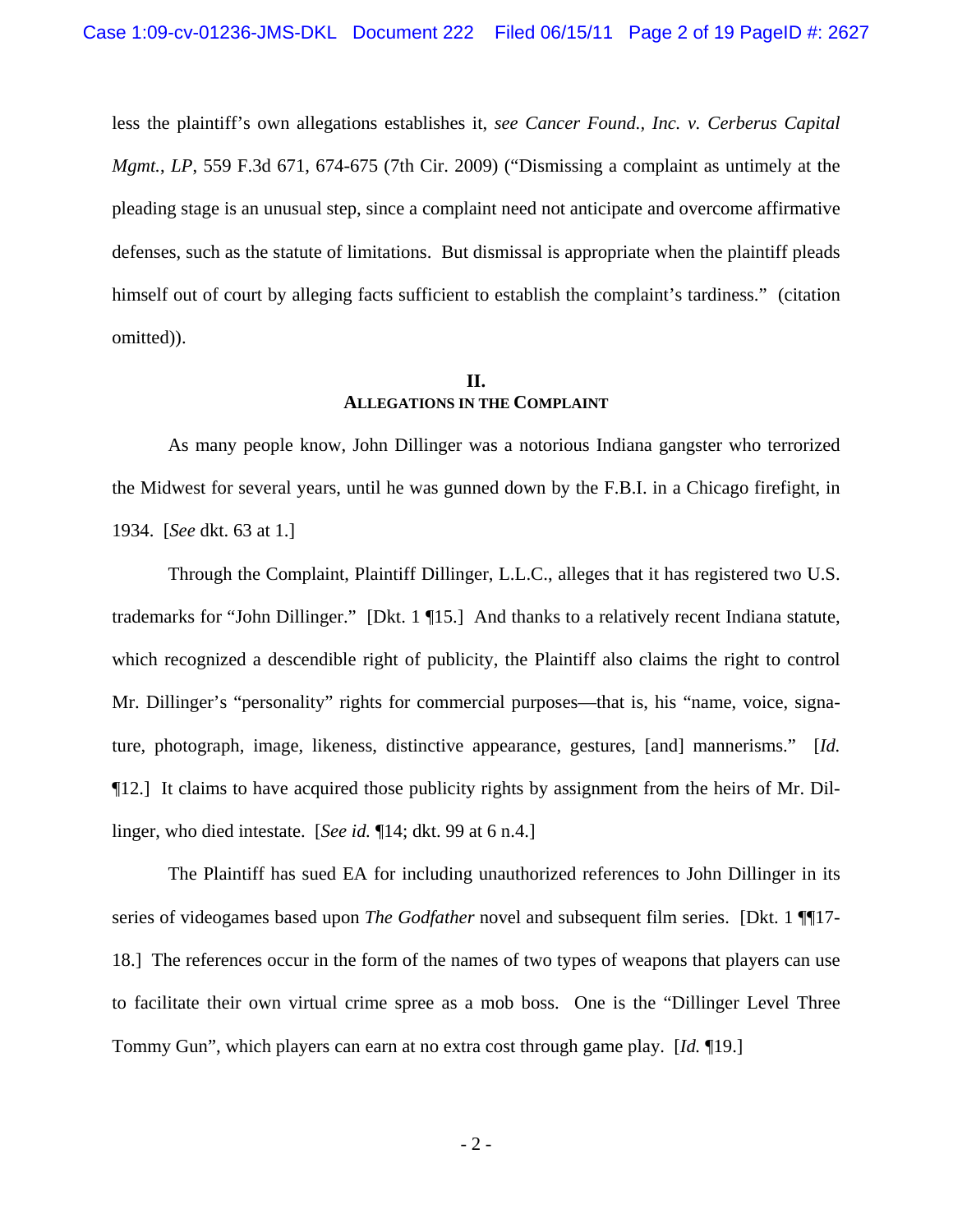Additionally, players of one particular iteration of the videogame series, "The Godfather II," can purchase upgraded weapons over the internet to enhance their effectiveness as virtual mob bosses. [*See id.* ¶22.] The Complaint includes a screenshot of an online store operated by either of two third parties, where users could buy various weapons upgrades for the game. One upgrade was the "Level 4 Firearms" pack, which retailed for \$4.00. [*Id.*] It was described on the third-party websites in part as follows: "These five firearms are exactly what a Don needs to put his family on top! Each weapon can be equipped by you and your family. This collection includes the Modern Dillinger [Tommy Gun]...." [*Id.*]

The Plaintiff alleges that by continuing to include the Dillinger Level Three and Modern Dillinger in its "The Godfather" games, EA has continued to knowingly and willingly violate the Plaintiff's trademark in John Dillinger and its control over Mr. Dillinger's personality rights, despite being put on notice of the Plaintiff's objections. [*Id.* ¶¶ 26-27.]

### **III. DISCUSSION**

The Plaintiff has raised six causes of action against EA, each of which stems from the references to the "Dillinger" weapons in EA's videogames. Count I accuses EA of violating Indiana's right-of-publicity statute, Ind. Code §§ 32-36-1-1 *et seq.* Count II says that EA has committed unjust enrichment. Counts III and V, which the parties treat together and so will the Court, accuse EA of trademark infringement. Count IV alleges unfair competition. Finally, Count VI raises a claim under Indiana's Crime Victim Act (the "ICVA"), Ind. Code § 34-24-3-1.

#### **A. Count I: Right-of-Publicity Statute**

In 1994, about sixty years after John Dillinger died, the Indiana General Assembly enacted the right-of-publicity statute. As is relevant here, it partially changed the common-law rule that "[w]hat a man does while alive becomes a part of history which survives his death" and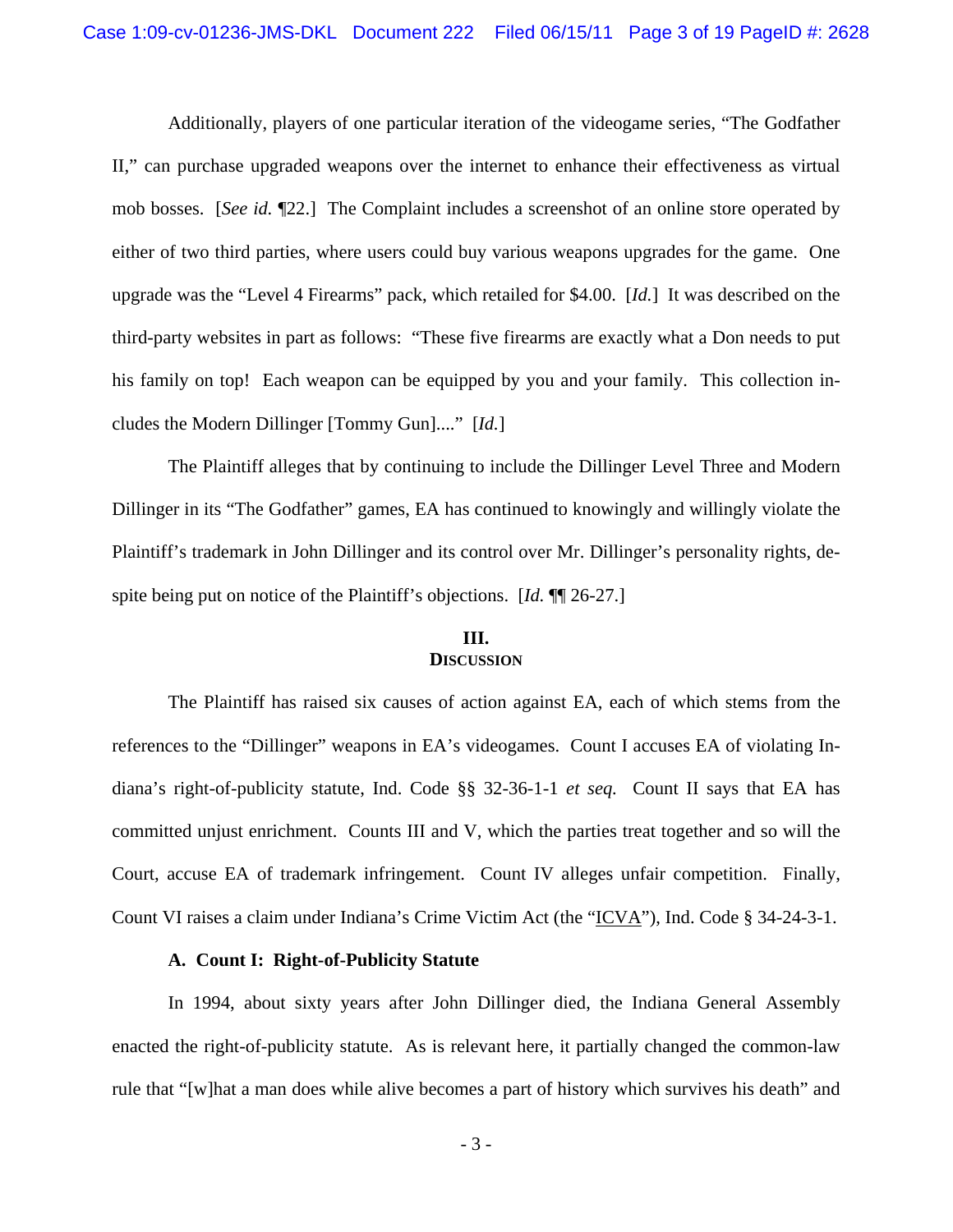is subject to "[c]omment, fictionalization and even distortion" after his death, *Maritote v. Desilu Productions, Inc.*, 345 F.2d 418, 420 (7th Cir. 1965). The Indiana General Assembly decreed that "[a] person may not use an aspect of a personality's right of publicity [including the person's name] for a commercial purpose during the personality's lifetime or for one hundred (100) years after the date of the personality's death without having obtained previous written consent from a person" vested with control of the personality's right to publicity. Ind. Code § 32-36-1-8(a).

Of the bases on which EA relies to challenge the right-of-publicity claim, its statute-oflimitations argument is the easiest to resolve here. Relying only on a statement in the Plaintiff's response brief—rather than the allegations of the Complaint itself—EA argues that the Plaintiff has conceded missing the two-year statute of limitations governing the claim, [dkt. 101 at 11 (arguing that the Plaintiff claimed misappropriation first accrued in 2006 but did not file suit until 2009)]. By surreply, the Plaintiff argues (among other things) that the continued sales of the games makes its right-of-publicity claim a "continuing wrong," such that the statute of limitations is tolled until the sales stop, *see Yoost v. Zalcberg*, 925 N.E.2d 763, 771 (Ind. Ct. App. 2010) ("The doctrine of continuing wrong applies where an entire course of conduct combines to produce an injury. When the doctrine attaches, the statute of limitations begins to run at the end of the continuing wrongful act." (citations omitted)). Because of the briefing posture, however, EA hasn't had a chance yet to respond to the Plaintiff's legal authority presented via surreply, thus depriving the Court of the benefit of adversarial presentation. Rather than permit additional briefing, the Court will apply the general rule that a statute-of-limitations argument should be raised via a motion for summary judgment, especially because EA's argument doesn't actually depend on the allegations in any of the Plaintiff's pleadings, *see* Fed. R. Civ. Pro. 7(a) (not including briefs in the list of recognized pleadings). Accordingly, to the extent that EA seeks a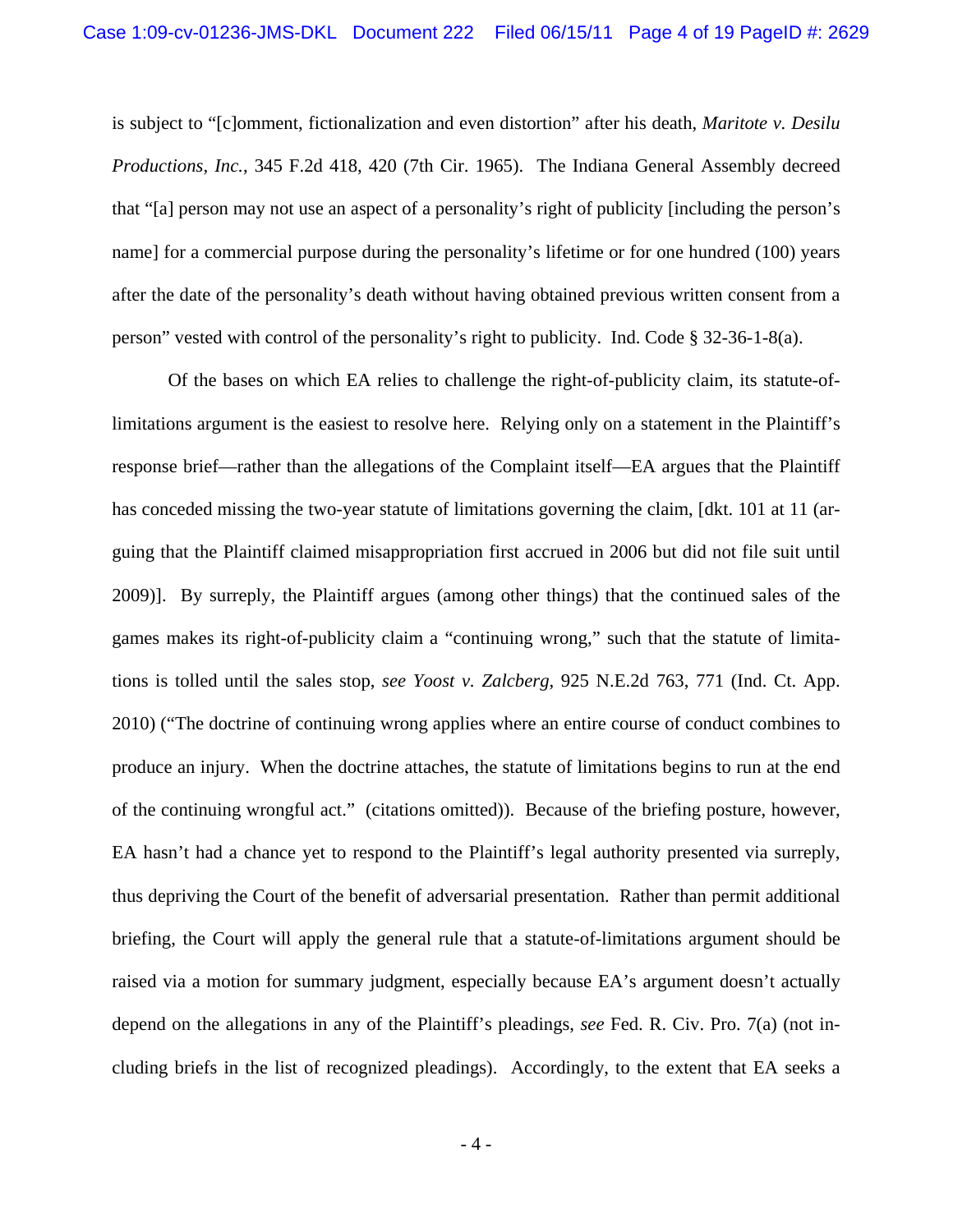dismissal on statute-of-limitations grounds on this first count of the Complaint (or any other), the Court denies the motion without prejudice.

EA makes two other arguments against the right-of-publicity claim, which are both properly raised through a motion for judgment on the pleadings: that the statute doesn't apply to personalities who died before the statute was enacted and, even if it did, that the "literary works" exception included in the statute covers videogames, Ind. Code §  $32-36-1-1(c)(1)(A)$  (exempting "[l]iterary works, theatrical works, musical compositions, film, radio, or television programs"). As this Court possesses only supplemental jurisdiction over Count  $I<sub>i</sub><sup>1</sup>$  the Court must predict how the Indiana Supreme Court "would decide the case, and decide it the same way." *Mindgames, Inc. v. W. Publ'g Co.*, 218 F.3d 652, 655 (7th Cir. 2000) (citations omitted). The Indiana Supreme Court, however, hasn't ever had occasion to consider either issue, nor has the Indiana Court of Appeals, whose decisions are good indicators of what the state supreme court would decide, *Pisciotta v. Old Nat'l Bancorp*, 499 F.3d 629, 635 (7th Cir. 2007).<sup>2</sup> The Court must, therefore, base its decisions on whatever authority is available. *See id.* 

# **1. Whether the Statute Applies to Personalities Who Died Before 1994**

In support of its claim that the right-of-publicity statute doesn't apply to personalities like John Dillinger who died before the statute's enactment, EA directs the Court to *Shaw Family Archives, Ltd. v. CMG Worldwide, Inc.*, 486 F. Supp. 2d 309 (S.D.N.Y. 2007). In that case, the

<sup>&</sup>lt;sup>1</sup> The Plaintiff's Complaint pleads federal subject-matter jurisdiction and supplemental jurisdiction. Because it hasn't properly set forth the Plaintiff's citizenship or the amount in controversy, the Complaint doesn't invoke diversity jurisdiction. [*See* dkt. 1 ¶¶6, 9.]

<sup>&</sup>lt;sup>2</sup> Neither party has argued that the Court could or should certify either issue to the Indiana Supreme Court. *See* Ind. App. R. 64(A) ("[A]ny federal district court may certify a question of Indiana law to the Supreme Court when it appears to the federal court that a proceeding presents an issue of state law that is determinative of the case and on which there is no clear controlling Indiana precedent."). Given the delay and extra expense to the parties associated with a certification, the Court will respect their implicit preference.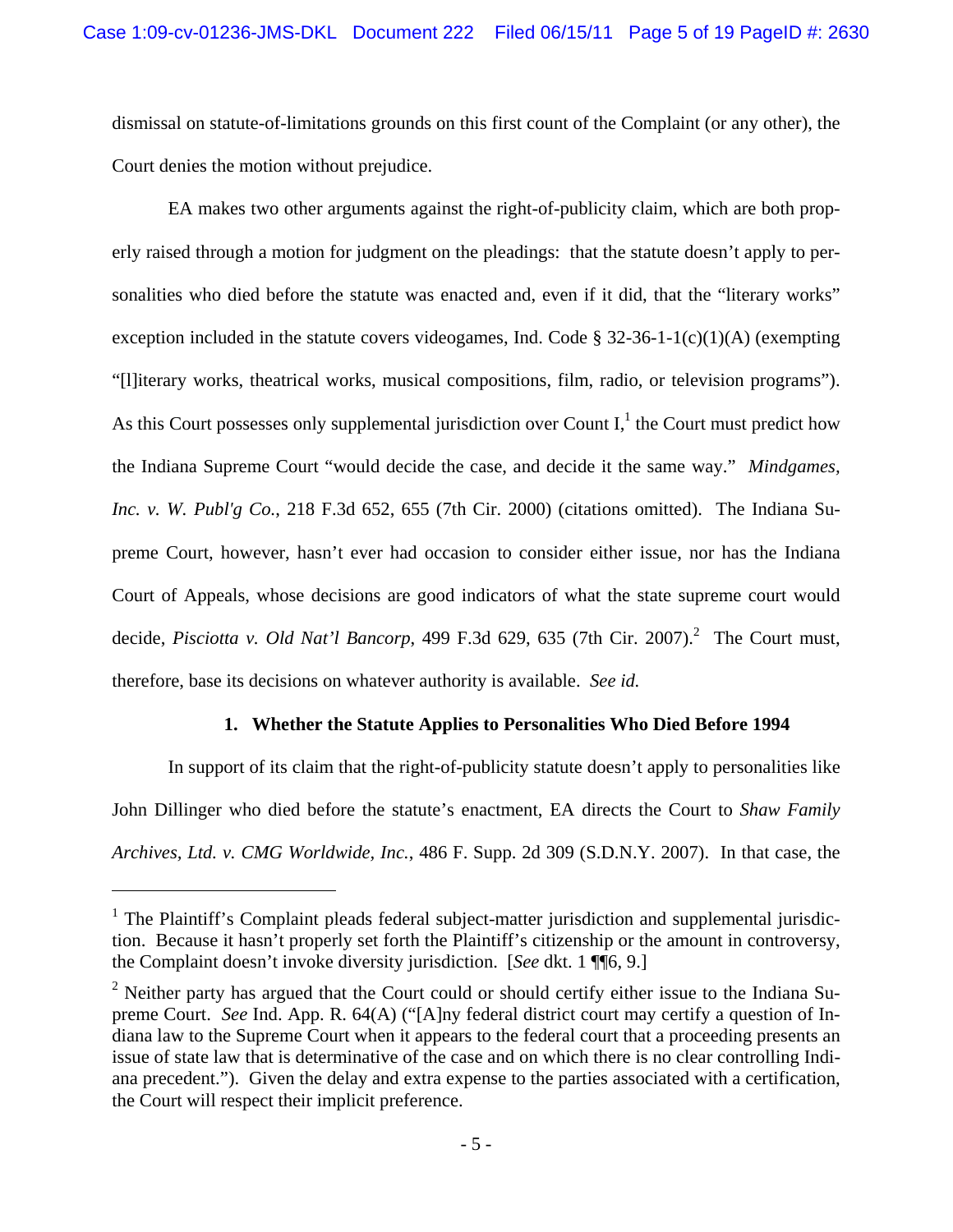court rejected an attempt by an entity claiming to have obtained, via will, Marilyn Monroe's right of publicity. The court reasoned that because publicity rights terminated at death at common law, Ms. Monroe's death before the Indiana statute was enacted meant that she lacked any publicity right to devise in her will. *Id.* at 314 ("Thus, at the time of her death in 1962 Ms. Monroe did not have any postmortem right of publicity under the law of any relevant state [including Indiana]. As a result, any publicity rights she enjoyed during her lifetime were extinguished at her death by operation of law.").

The Plaintiff counters EA's authority with non-precedential authority of its own: a decision of an Indiana trial court that found liability where the Lake County Convention Center referred to "Dillinger" in its tourism advertisements and ran a "Dillinger" museum. The trial court there held that "[t]he Indiana Right of Publicity Statute should…be read retroactively" so as to also protect the publicity rights of the individuals who died before its enactment, including John Dillinger. *Scalf v. Lake County Convention & Visitors Bureau, Inc.*, 45D10-0406-PL-00093 (Lake Super. Ct. Jan. 9, 2006) *available at* [dkt. 100-2]. In reaching its holding, the court relied upon several statutory provisions, which it concluded made clear the General Assembly's intent. The statute defines a "personality" as "a living or deceased natural person" who has attributes with "commercial value, whether or not the person uses or authorizes the use of the person's right of publicity for a commercial purpose during the person's lifetime," Ind. Code § 32-36-1-6. The publicity rights endure for 100 years following the personality's death. Ind. Code § 32-36- 1-8. And publicity rights now constitute property, "freely transferable and descendible," including by will and intestate succession. Ind. Code § 32-36-1-16.

After reviewing the pair of decisions that the parties have cited, the Court finds that the Indiana Supreme Court would agree with *Shaw*: Indiana's right-of-publicity statute doesn't ap-

- 6 -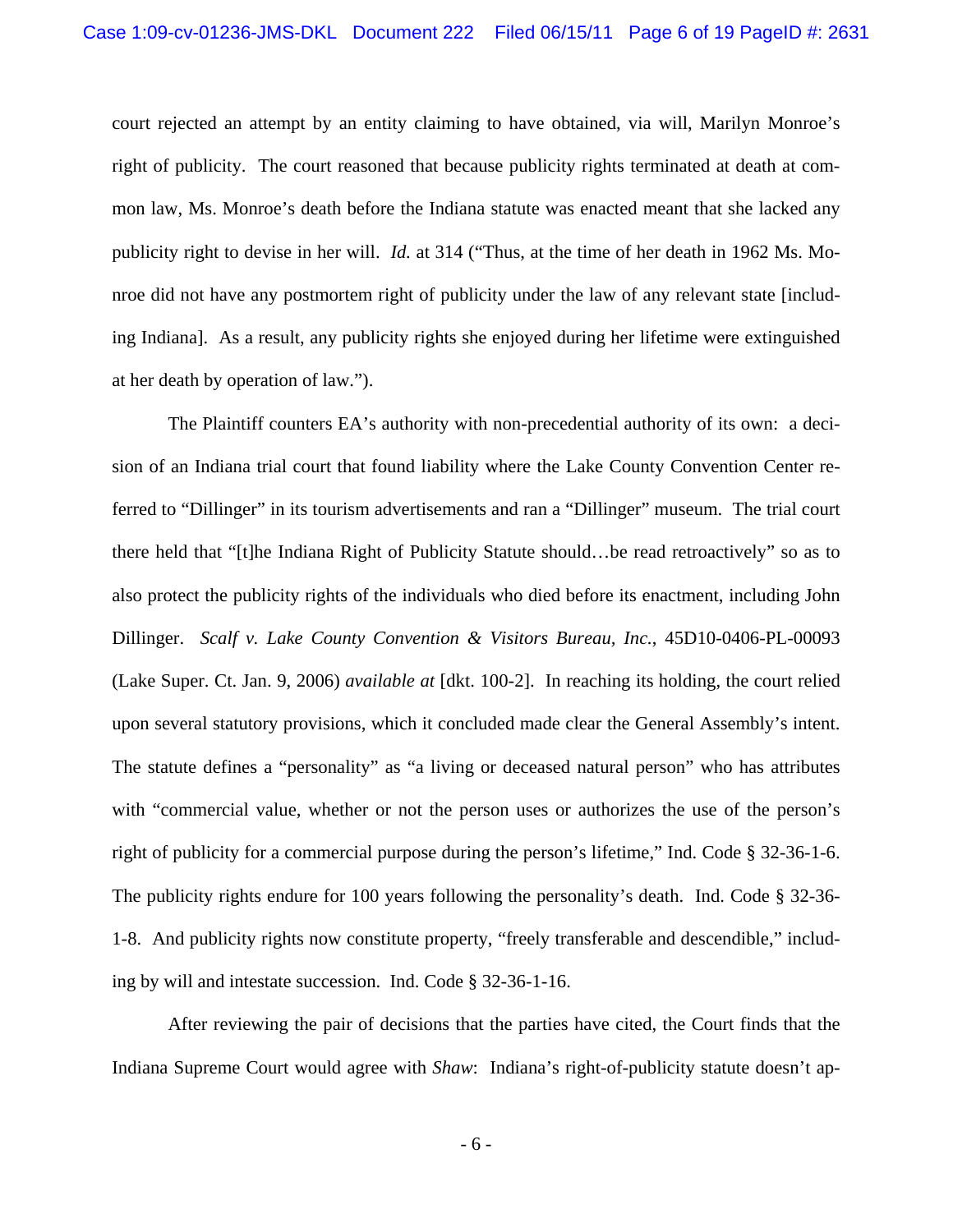ply to personalities who died before its enactment. The statutory provisions, individually and collectively, that *Scalf* cited are ambiguous; they can be read equally to protect personalities who live and die after the statute's 1994 enactment, as they can be read to protect those who have ever lived. Providing causes of action for the heirs of the millions of people who died between 1894 and 1994—*i.e.* during the 100 year post-death period of protection—would greatly expand the potential liabilities that the statute creates.<sup>3</sup> At present, given the existence of a reasonable alternative reading of the statute, the Court must presume that the Indiana Supreme Court would not endorse such a result but would instead adopt the narrower reading. *See Todd v. Societe BIC, S.A.*, 21 F.3d 1402, 1412 (7th Cir. 1994) (en banc) ("When given a choice between an interpretation of [state] law which reasonably restricts liability, and one which greatly expands liability, we should choose the narrower and more reasonable path (at least until the [state supreme court] tells us differently)". $).<sup>4</sup>$ 

The Court also rejects *Scalf* for another reason insofar as it recognizes publicity rights of individuals who died before 1994: The decision permits inheritances outside of probate, despite the important functions that probate serves. First, Indiana levies an inheritance tax on the property that is transferred (among other ways) "under a deceased transferor's will or under the laws of intestate succession, as a result of the transferor's death." Ind. Code § 6-4.1-2-4(a)(1). Recognizing new property after probate has concluded would frustrate Indiana's ability to collect the tax, unless claimants of that property submit to probate. *See* Ind. Code § 6-4.1-4-1 (requiring

<sup>&</sup>lt;sup>3</sup> The statute "applies to an act or event that occurs within Indiana, regardless of a personality's domicile, residence, or citizenship." Ind. Code § 32-36-1-1(a). Given the potential worldwide class of potential plaintiffs, billions may be a better measure.

<sup>&</sup>lt;sup>4</sup> Given the presumption, the Court needn't consider whether interpreting the statute to protect the rights of individuals whose deaths pre-deceased the statute would actually make the statute truly "retroactive" lawmaking and, if so, whether "strong and compelling reasons" justify it, *Bourbon Mini-Mart v. Gast Fuel & Servs.*, 783 N.E.2d 253, 260 (Ind. 2003) (citations omitted).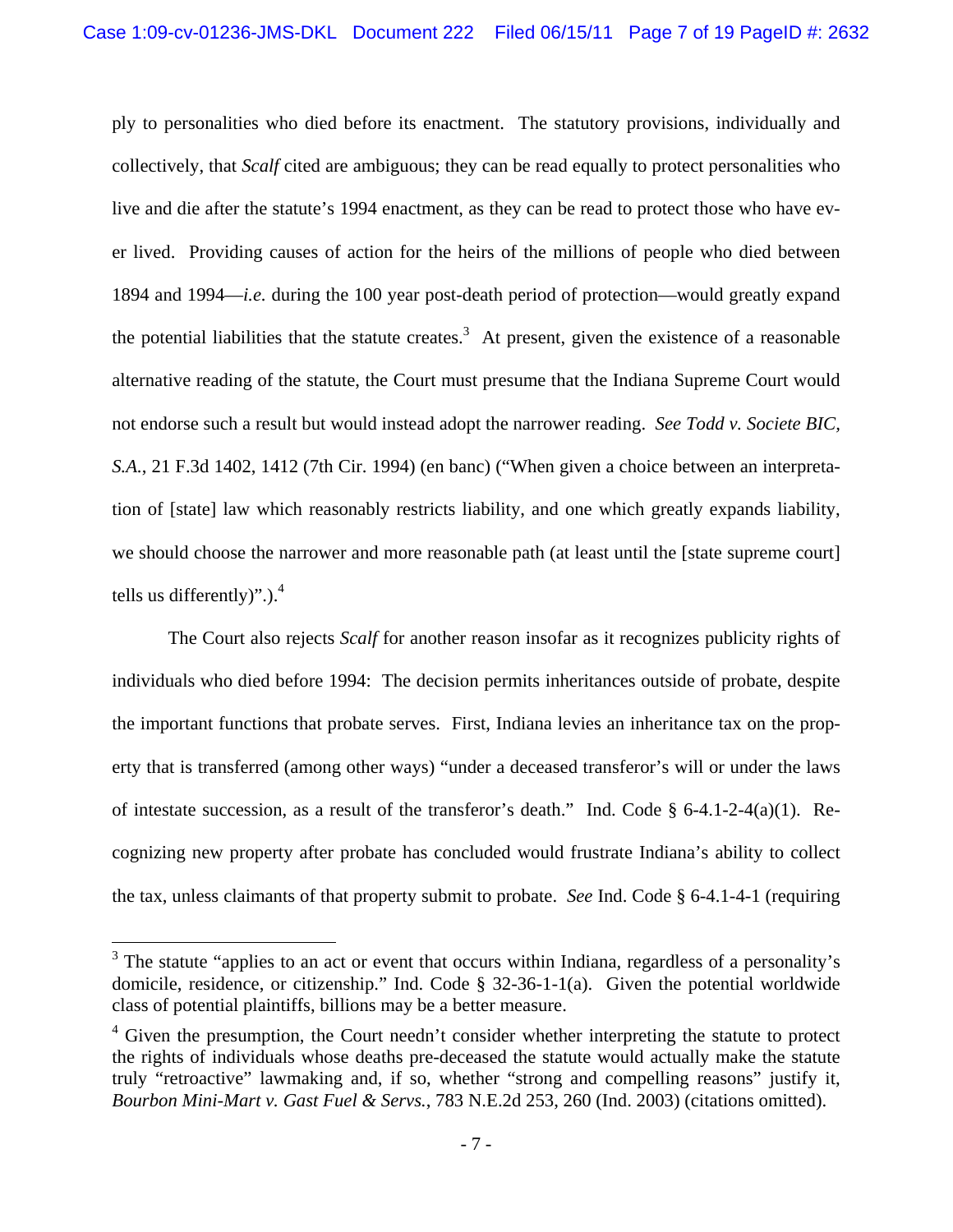personal representative to file an inheritance tax return in the probate court within nine months of the decedent's death). Second, probate also ensures that creditors who have claims against the decedent are paid—which in Mr. Dillinger's case might include the victims of his numerous crimes and possible unpaid criminal fines. *See* Ind. Code § 29-1-7-7.5 (requiring personal representatives to notify creditors of probate);  $\S$  29-1-17-2(a) (requiring taxes and claims to be paid before distributions to heirs or beneficiaries). Finally, probate conclusively determines the heirs (or, in the case of a will, the beneficiaries) who receive the decedent's remaining property, once all claims have been paid.

With respect to the last reason, the Court notes that the parties here disagree about the chain of intestate succession for Mr. Dillinger. [*Compare* dkt. 154 ¶6, *with* dkt. 168 at 10.] Which version of the Probate Code governs intestate succession: the one in force when Mr. Dillinger died or the one when the General Assembly created the right-of-publicity? *Compare* Ind. Code § 6-2303 (1933) (repealed),<sup>5</sup> *with* Ind. Code § 29-1-2-1(d)(3).<sup>6</sup> The answer could bear on whether Plaintiff's claimed ownership interest is sufficient to otherwise control the publicity rights. But a probate court—not a federal one—is the appropriate forum to resolve those questions. *Cf. Marshall v. Marshall*, 547 U.S. 293 (2006) (narrowing the "probate exception" to federal jurisdiction while reaffirming the principle that probate is normally a matter for state courts).

<sup>&</sup>lt;sup>5</sup> "If any intestate shall die without lawful issue or their descendants alive, one-half of the estate shall go to the father and mother of such intestate, as joint-tenants, or, if either be dead, to the survivor, and the other half to the brothers and sisters and to the descendants of such as are dead, as tenants-in-common."

 $<sup>6</sup>$  "If there is no surviving spouse or issue of the intestate, then to the surviving parents, brothers,</sup> and sisters, and the issue of deceased brothers and sisters of the intestate. Each living parent of the intestate shall be treated as of the same degree as a brother or sister and shall be entitled to the same share as a brother or sister. However, the share of each parent shall be not less than one-fourth (1/4) of the decedent's net estate. Issue of deceased brothers and sisters shall take by representation."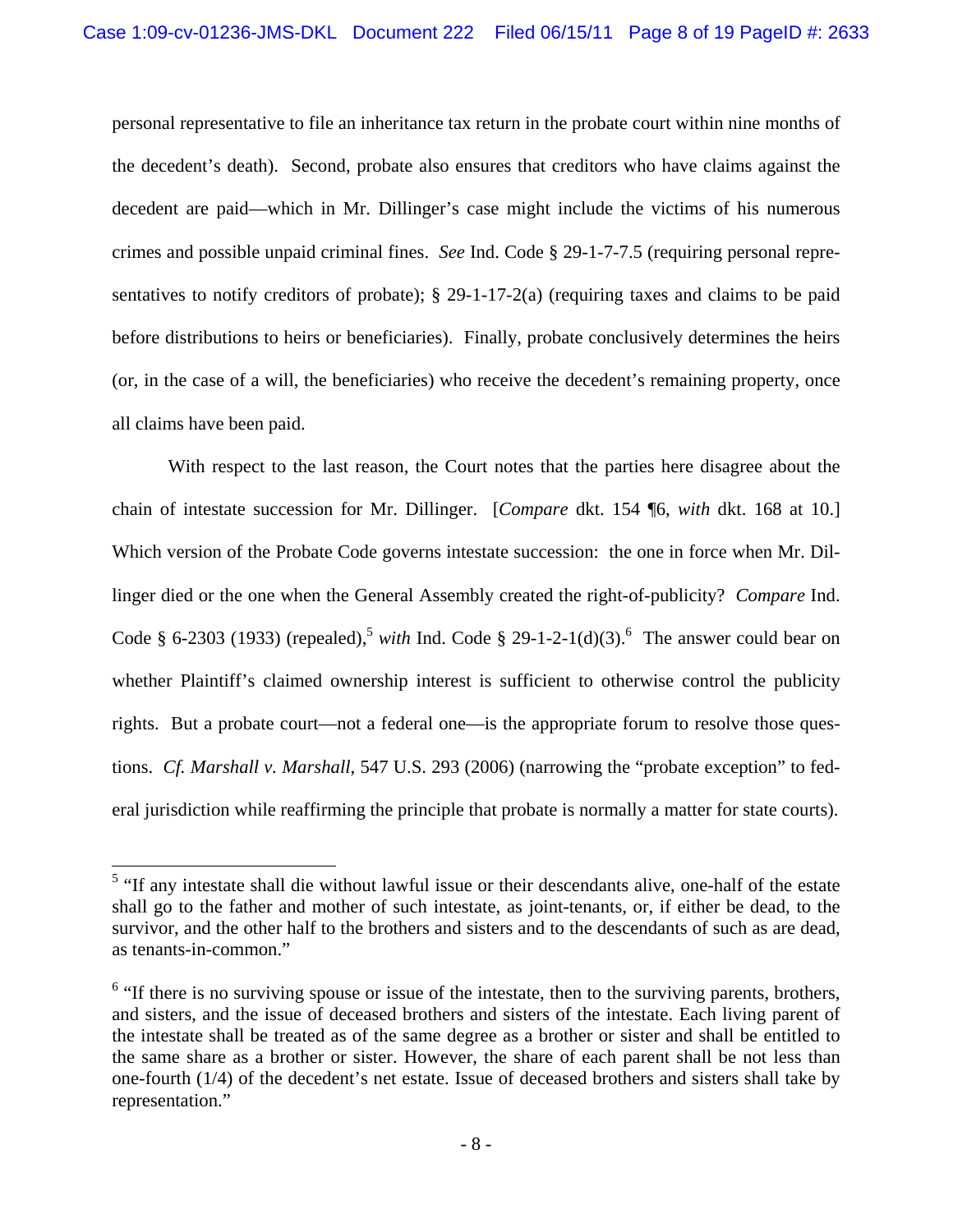So whether or not the statute applies retroactively, absent an allegation that probate has been re-opened to permit the just administration of the new property recognized by the General Assembly through the right-of-publicity statute, the Complaint fails to state a claim. *See* Ind. Code § 29-1-17-14 (permitting closed estates to be reopened to supervise the distribution of after discovered property). *Cf. also Estate of Ellington v. Gibson Piano Ventures, Inc.*, 2005 U.S. Dist. LEXIS 21003, \*34 (S.D. Ind. 2005) (finding issues of fact existed regarding a right-ofpublicity claim by the Estate of Duke Ellington, who died in 1974, although not specifically addressing the "retroactivity" issue).<sup>7</sup> No such allegation appears here.

Because the Plaintiff seeks to enforce publicity rights of John Dillinger, who died in 1934, well before the enactment of the right-of-publicity statute, the Plaintiff has failed to state a claim under that statute. Even if the statute could protect other personalities who died before its enactment, the Complaint nonetheless impermissibly fails to allege that the purported heirs of Mr. Dillinger's right of publicity have ever submitted that property right to probate.

#### **2. Whether the Exception for Literary Works Includes Videogames**

 EA has an alternative argument to defeat Count I; it argues that its videogame qualifies a "literary work[]" and thus cannot form the basis for a lawsuit brought under the right-of-publicity statute. Ind. Code § 32-36-1-1(c)(1)(A).

Citing various dictionary definitions of "literary" and "literature," the Plaintiff responds that videogames don't normally qualify for such labels, which are at the heart of "literary works." [*See* dkt. 99 at 7.] If the General Assembly had wanted to include them, it argues, the General Assembly would have done so with much more straightforward language.

 $<sup>7</sup>$  An affidavit filed in that case indicates that Mr. Ellington died intestate. 1:03-cv-00804-WTL-</sup> DFH [dkt. 84-1 ¶2].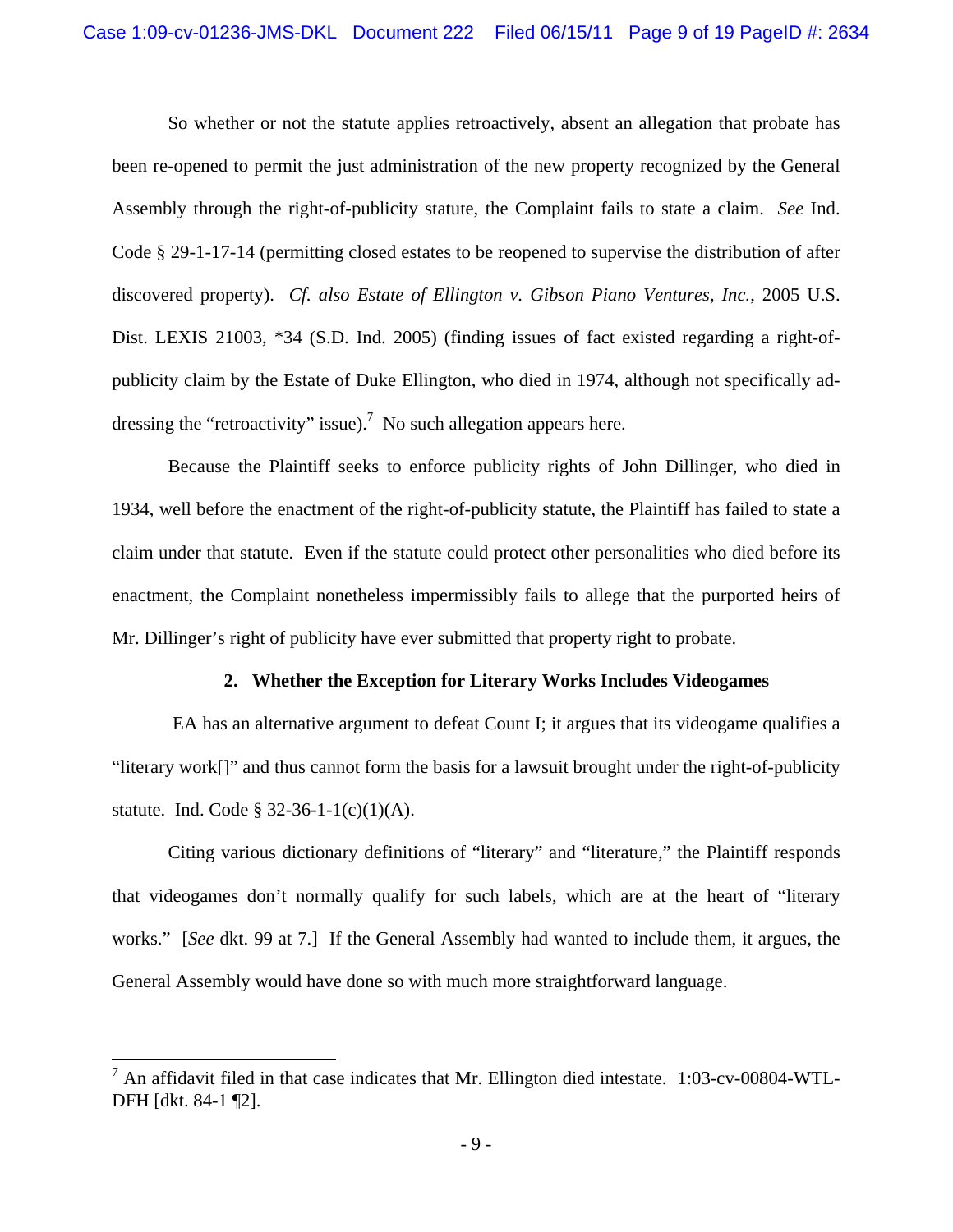But, as EA correctly notes, it's not unheard of to call videogames literary works. Indeed, Congress has referred to them that way. *qad, Inc. v. ALN Assoc., Inc.*, 974 F.2d 834, 835 (7th Cir. 1992) (citation omitted) ("Congress extended copyright protection to 'literary works' in 17 U.S.C. § 102(a)(1), a category which includes computer programs.").

Deciding whether to adopt the broader definition of literary works that EA proposes or the narrower one that the Plaintiff offers has significant constitutional implications. Any holding that "literary works" in the statute don't encompass videogames would set the right-of-publicity statute up for a constitutional challenge because videogames have just as much protection under the First Amendment as does "highbrow literature," *Am. Amusement Mach. Ass'n v. Kendrick*, 244 F.3d 572, 577 (7th Cir. 2001). While the Plaintiff argues that true First Amendment problems can be cured through case-by-case invocations of a constitutional affirmative defense, [dkt. 99 at 7-8], as EA has done here (in a pending motion for summary judgment), it is unlikely that the Indiana Supreme Court would adopt the Plaintiff's approach. When faced with ambiguous statutory language, the Indiana Supreme Court follows the "familiar canon of statutory interpretation that statutes should be interpreted so as to avoid constitutional issues." *City of Vincennes v. Emmons*, 841 N.E.2d 155, 162 (Ind. 2006) (citations omitted). Additionally, interpreting "literary works" broadly would effectuate the General Assembly's obvious attempt to avoid potential constitutional infirmities with the statute. The other exceptions in the same subsection all involve materials that are also protected under the First Amendment: "theatrical works, musical compositions, film, radio, or television programs[;]…[m]aterial that has political or newsworthy value[;]…original works of fine art[; and]…[p]romotional material or an advertisement for a news reporting or an entertainment medium[; or] [a]n advertisement or commercial announcement for a use described in this subdivision." Ind. Code § 32-36-1-1(c)(1). *See, e.g.*, *Ward v.*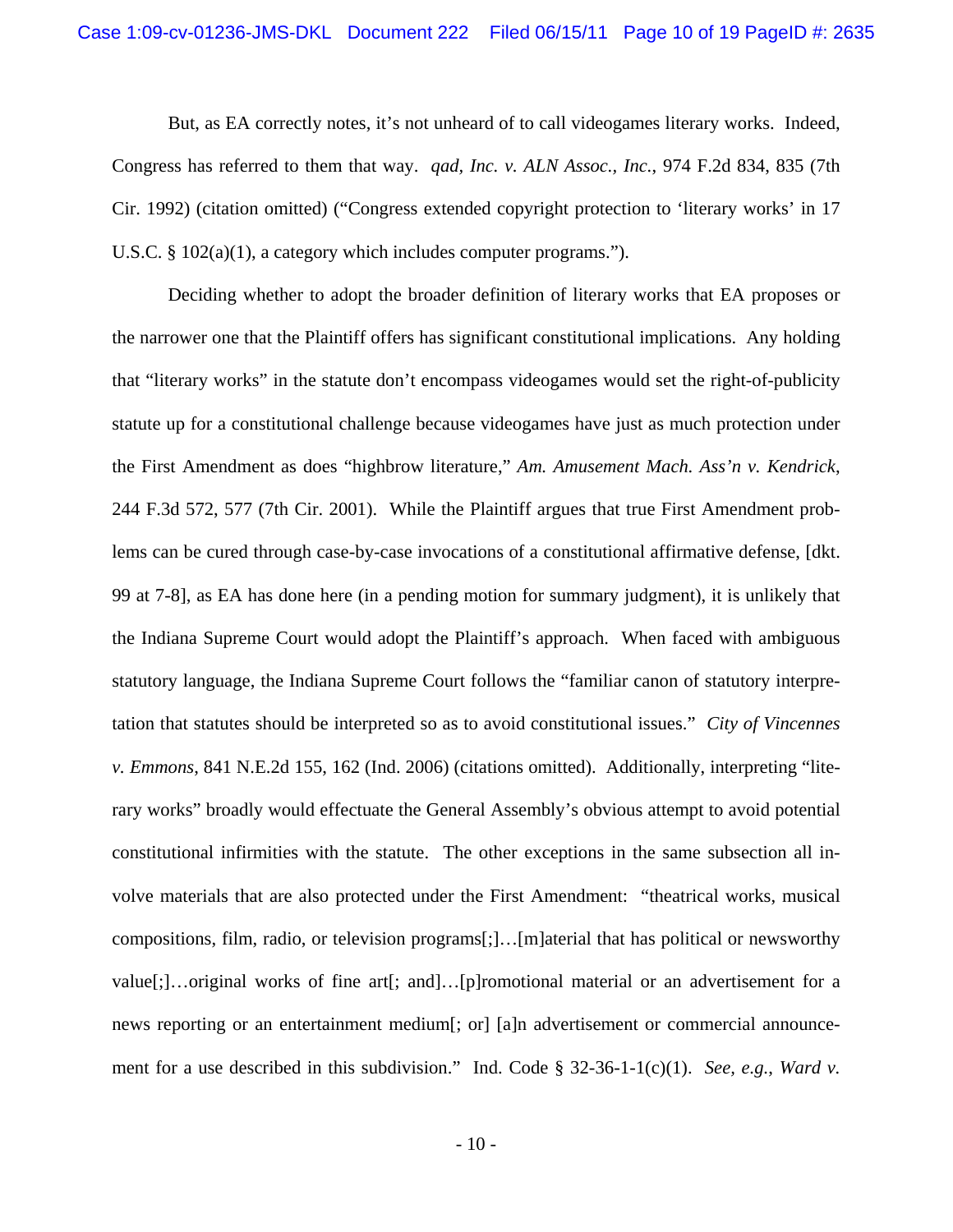*Rock against Racism*, 491 U.S. 781, 790 (1989) (music); *Bd. of Trs. v. Fox*, 492 U.S. 469, 477 (1989) (commercial speech); *Zacchini v. Scripps-Howard Broadcasting Co.*, 433 U.S. 562, 578 (1977) (news and broadcast entertainment); *Southeastern Promotions, Ltd. v. Conrad*, 420 U.S. 546, 557 (1975) (theatrical works); *Jenkins v. Georgia*, 418 U.S. 153, 156 (1974) (film); *Miller v. California*, 413 U.S. 15, 24 (1973) (material with "literary, artistic, political, or scientific value").

Given that "literary works" can easily be read to encompass videogames, the Court finds that the Indiana Supreme Court would adopt such a reading of the exception, to avoid constitutional issues with the narrower definition. That exception, therefore, defeats the Plaintiff's rightof-publicity claim, which is lodged exclusively against EA's videogames.

# **B. Count II: Unjust Enrichment**

 $\overline{a}$ 

As a tag along to its right-of-publicity claim, the Plaintiff also asserts a cause of action for unjust enrichment, in Count II. That cause of action is premised upon what the Plaintiff contends was EA's wrongful "use of the Dillinger Personality…in violation of Indiana's Right of Publicity Statute." [Dkt. 1 ¶ [34-35.] EA has argued—and the Plaintiff hasn't disputed—that if Count I fails, then Count II must also fail. [*Compare* dkt. 90 at 11, *with* dkt. 99 at 12-14.] Because the Court has dismissed Count I, it will accordingly dismiss Count II as well.

# **C.** Counts III & V: Federal Trademark Claims<sup>8</sup>

<sup>8</sup> Although Count III also references the Indiana Trademark Act, Ind. Code § 24-2-1-0.5 *et seq.*, and common-law trademark protections, the Plaintiff hasn't attempted to develop any argument about either. Accordingly, to whatever extent that they might confer greater benefits than federal trademark law, the Court deems the Plaintiff's lack of cogent argument an abandonment of any claim to recovery under those theories for purposes of the Court's ruling on this motion. *See Trentadue v. Redmon*, 619 F.3d 648, 654 (7th Cir. 2010) ("[U]nderdeveloped arguments are considered waived." (citation omitted)).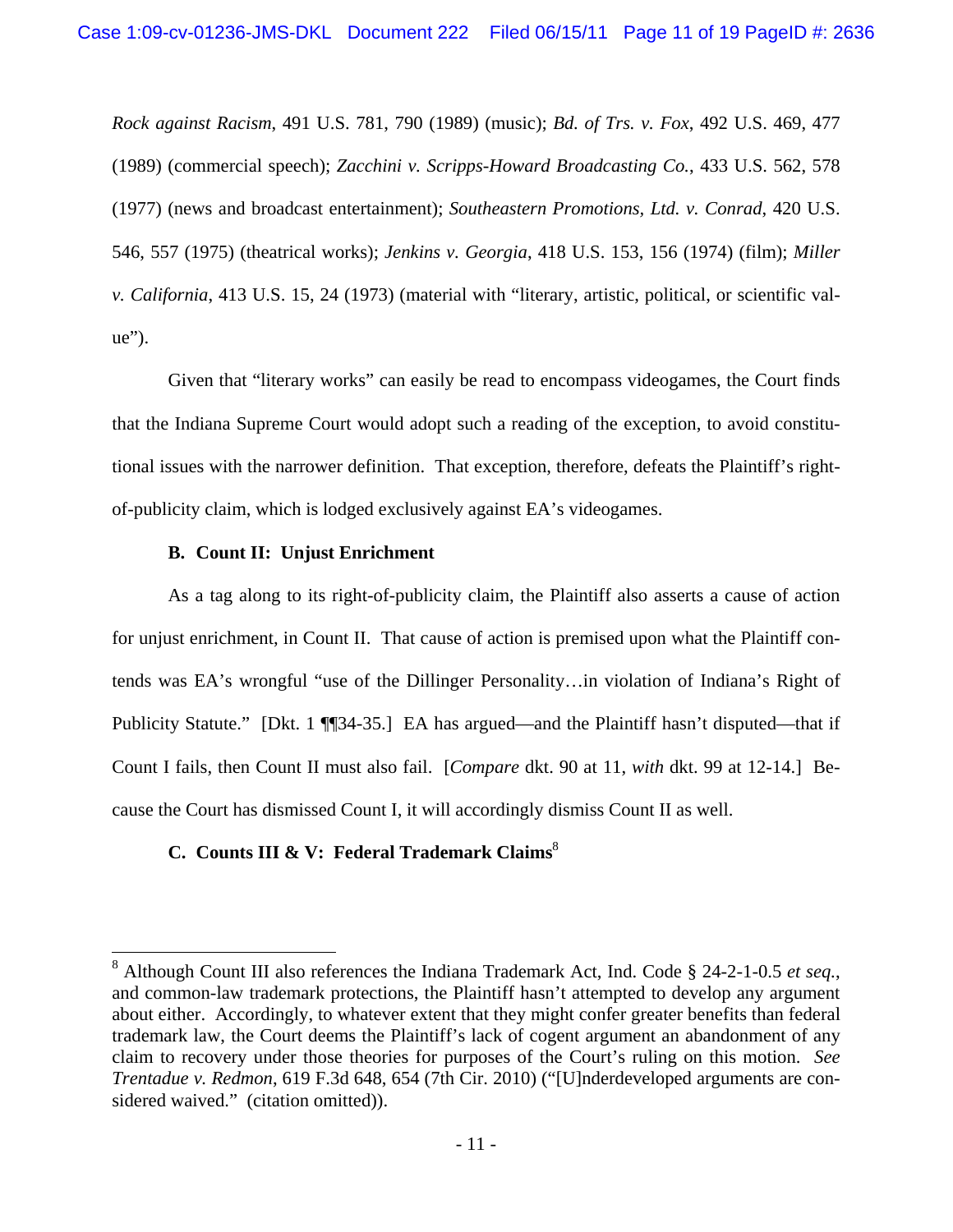As is relevant here, federal trademark law prohibits the use of another's trademark "in connection with the sale, offering for sale, distribution, or advertising of any goods or services on or in connection with which such use is likely to cause confusion, or to cause mistake, or to deceive." 15 U.S.C. § 1114(1)(a). It also prohibits a person from using in commerce of "any word, term, name, symbol, or device…, which…is likely to cause confusion, or to cause mistake, or to deceive as to the affiliation, connection, or association of such person with another person, or as to the origin, sponsorship, or approval of his or her goods, services, or commercial activities by another person." *Id.*  $\S$  1125(a)(1)(A). The Plaintiff claims that EA's references to "Dillinger" weapons violated those statutes, in Counts III and V, respectively. [*See* dkt. 1 at 9, 11.]

Although the two statutes at issue in these Counts are worded slightly differently, they both ultimately require the trademark plaintiff to "establish that (1) [its] mark is protectable, and (2) the defendant's use of the mark is likely to cause confusion among consumers," *Packman v. Chicago Tribune Co.*, 267 F.3d 628, 638 (7th Cir. 2001), whether before or after the sale of the offending product, *CAE, Inc. v. Clean Air Eng'g, Inc.*, 267 F.3d 660, 683 (7th Cir. 2001) (citations omitted). The likelihood-of-confusion analysis "is an equitable balancing test," which considers seven factors:

- (1) similarity between the marks in appearance and suggestion;
- (2) similarity of the products;
- (3) the area and manner of concurrent use;
- (4) the degree of care likely to be exercised by consumers;
- (5) the strength of the plaintiff's mark;
- (6) whether actual confusion exists; and
- (7) whether the defendant intended to 'palm off' [its] product as that of the plaintiff.

*Id.* at 677-78. Although none of the factors is dispositive, "the similarity of the marks, the defendant's intent, and actual confusion" are the most important when deciding, *Barbecue Marx, Inc. v. 551 Ogden, Inc.*, 235 F.3d 1041, 1044 (7th Cir. 2000)—as a matter of fact—that likelih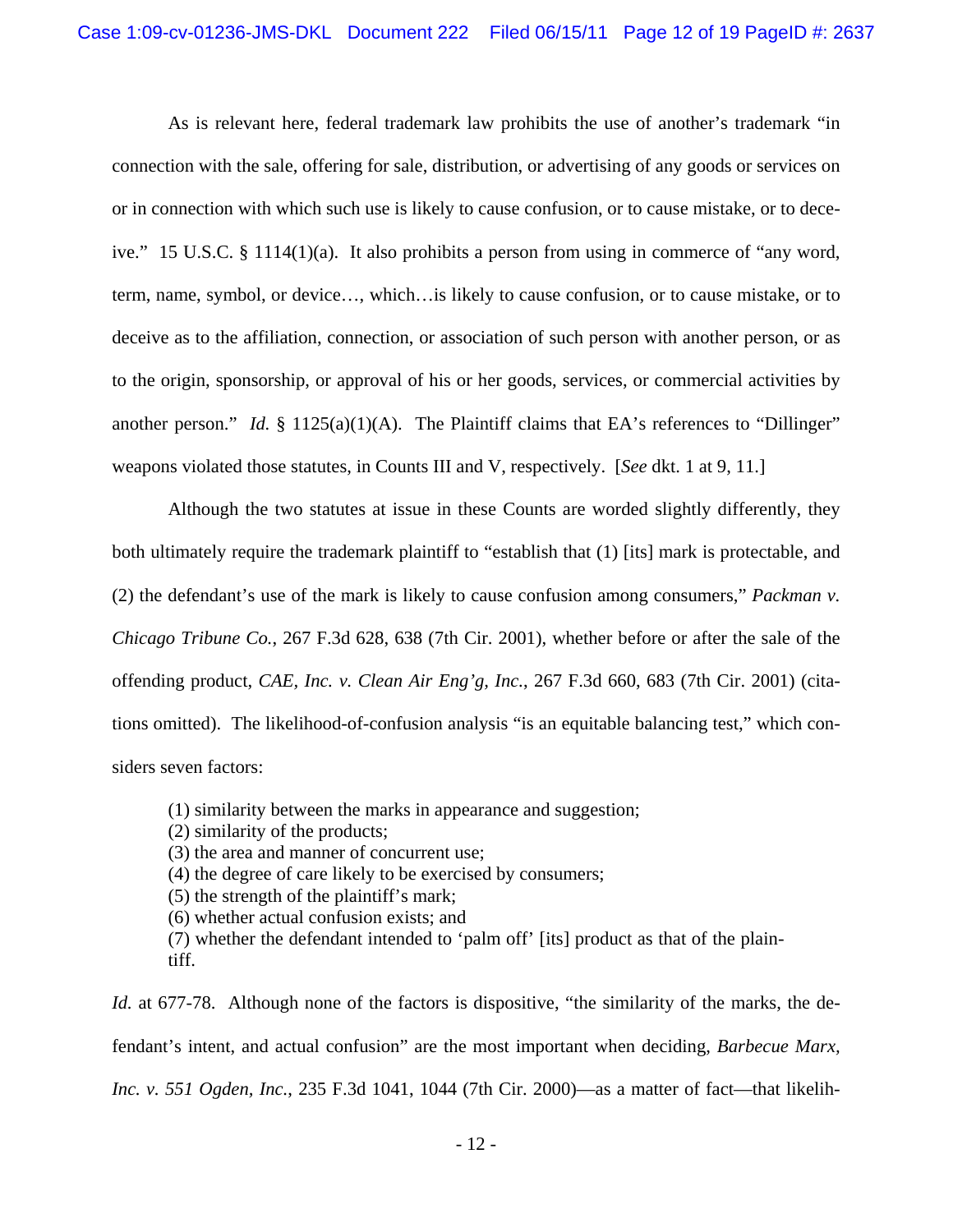ood of confusion exists, *Scandia Down Corp. v. Euroquilt, Inc.*, 772 F.2d 1423, 1428 (7th Cir. 1985) ("[T]he question of likelihood of confusion is all fact and no law.").

Even if the plaintiff can establish those elements, however, federal law recognizes several affirmative defenses to trademark liability. Among them is fair use, which EA has asserted. [See dkt. 67 at 9].<sup>9</sup> That defense provides a shield to liability if EA can prove that it used the Plaintiff's trademark (1) "in a non-trademark use; (2) the phrase is descriptive of their goods or services; and (3) [it] used the phrase fairly and in good faith only to describe their goods or services." *Packman*, 267 F.3d at 639 (citations and quotation omitted).

EA here makes a narrow challenge to the Plaintiff's trademark claims. It doesn't challenge the first element of the Plaintiff's prima facie case, the Plaintiff's trademark in "John Dillinger." Instead it challenges the second, the likelihood-of-confusion element. And as to that element, EA argues only that the Plaintiff cannot—as a matter of law—establish likelihood of confusion because the Complaint has no allegation that EA itself used John Dillinger as a trademark, in other words, that EA used John Dillinger as a way "to identify and distinguish [its] goods…from those manufactured or sold by others….," 15 U.S.C. § 1127. [*See* dkt. 101 at 8 ("Without trademark use [as a trademark]...there can be no finding of infringement.").]<sup>10</sup>

The Court rejects EA's argument. First, whether or not EA has correctly interpreted the various out-of-Circuit district-court decisions that EA has cited in support of its argument, the Seventh Circuit apparently views the law otherwise. A defendant's "non-trademark use" is an

 $9$  In a separate motion for summary judgment, EA has also asserted an affirmative defense under the First Amendment. The applicability of the fair-use affirmative defense itself isn't currently before the Court. *See Cancer Found., Inc.* 559 F.3d at 674-675 (explaining that complaints need not anticipate and plead around affirmative defenses to survive a motion to dismiss).

 $10$  EA doesn't dispute that the Complaint properly alleges that it has used "in commerce" the Plaintiff's trademark "in connection with any goods or services." 15 U.S.C. § 1114(1)(a). *See also id.* at § 1125(a)(1). The argument is only that EA's use of "John Dillinger" wasn't "as" EA's trademark.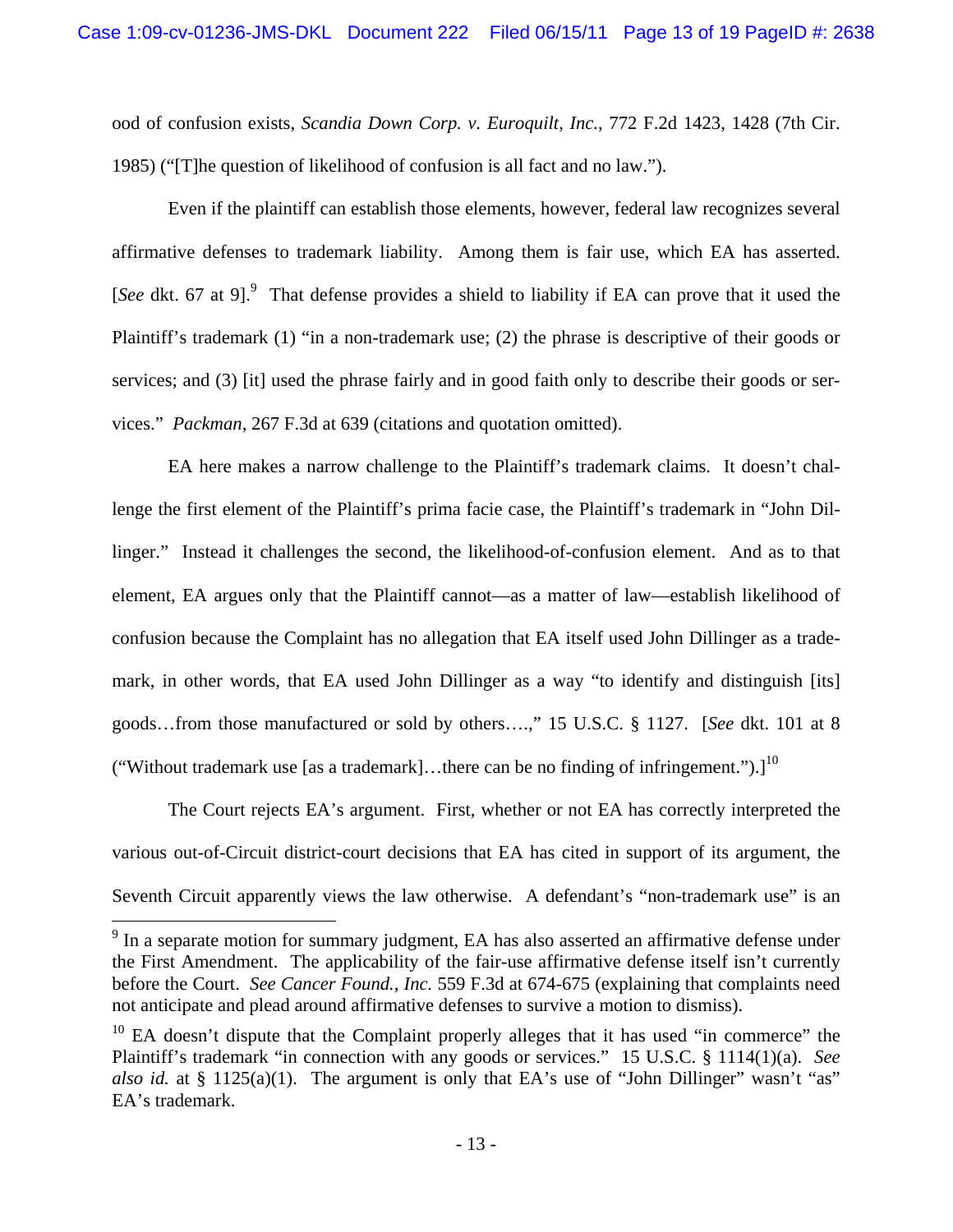element of the fair-use affirmative defense, the lack of which doesn't necessarily preclude establishing the plaintiff's prima facie case. *Packman*, 267 F.3d at 639; *see also Sunmark, Inc. v. Ocean Spray Cranberries*, 64 F.3d 1055, 1058 (7th Cir. 1995) (stating that if a defendant used the words of the trademark "simply as descriptions, and otherwise than as a mark,…there can be no violation of the Lanham Act under what is known as the fair use defense"). If a Plaintiff always had to prove "trademark use" as part of its prima facie case, the "non-trademark use" element in the affirmative defense would be redundant. Indeed, it could also preclude a trademark infringement action against printers and publishers—who may reprint a registered trademark without any intention of using it to designate their own goods—even though they too can be liable for trademark infringement. *See* 15 U.S.C. § 1114(2)(A)-(B) (limiting liability to injunctive relief upon proof that printer or publisher is an "innocent" infringer).

Second, given the required benefit of the inferences from the Complaint applicable to the present motion, the Complaint actually alleges at least some potential "trademark use" by EA: Users can connect to the internet and select weapons to buy as upgrades for the "The Godfather II," weapons that explicitly use the "Dillinger" name. [Dkt. 1 ¶22.] Contrary to EA's assertions, therefore, the Complaint does contain allegations of the Plaintiff's mark "in marketing, advertising, or other means of selling its product" and could, under even EA's view, state a claim. [*Id.* at 90 (quoting *Felix the Cat Prods. Inc. v. New Line Cinema Corp.*, 54 U.S.P.Q. 2d 1856, 2000 WL 770481 (C.D. Cal. 2000)). $l^{11}$ 

Because Counts III and V are not subject to dismissal on the grounds that they fail to allege that EA used the Plaintiff's mark "as" a trademark, and because EA argues no other basis

 $11$  There is no allegation that EA actually controls the marketing or runs any advertisements for the game upgrades. But, on the present record, the Court will find EA's alleged authorization of game content on the third-party websites constitutes an "other means of selling" its product.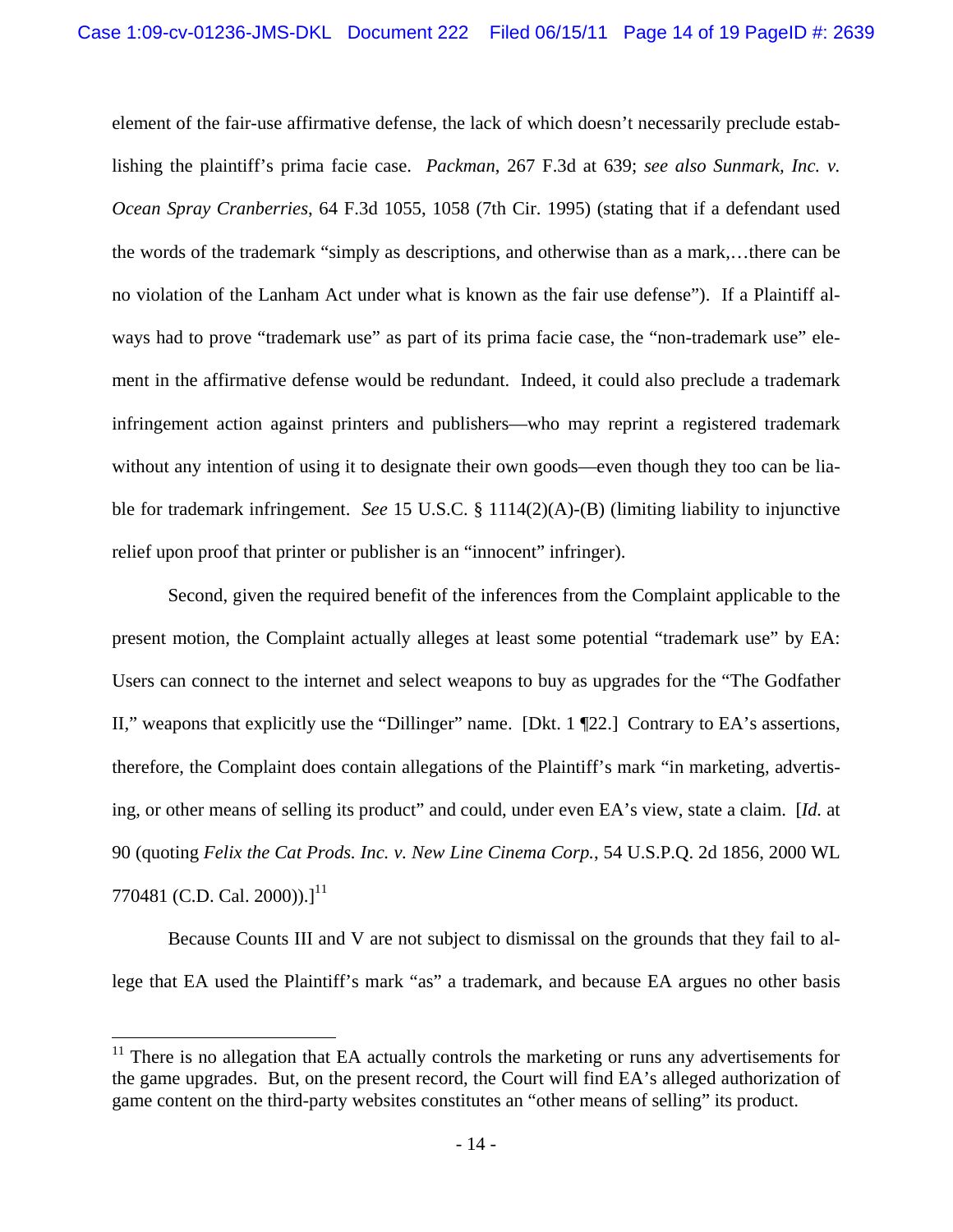here that might justify their dismissal, the Court denies EA's motion with respect to Counts III and V.

# **D. Count IV: Unfair Competition**

EA's only argument regarding Count IV, which alleges unfair competition, is that Count IV must fail if Counts III and V fail. [*See* dkt. 90 at 10.] Because the latter two claims survive, so does the former. EA's motion is denied with respect to Count IV.

# **E. Count VI: ICVA**

l

Civil plaintiffs who can prove, by a preponderance of the evidence, that they have been the victims of certain property crimes committed by defendants—whether or not the crimes were ever criminally charged—can recover up to three times the amount of any pecuniary losses. *See White v. Indiana Realty Assoc. II*, 555 N.E.2d 454, 456 (Ind. 1990) (citations omitted); Ind. Code § 34-24-3-1. Through its Count VI, the Plaintiff here claims EA committed three such property crimes with respect to its publicity rights and trademarks: conversion, Ind. Code § 35-43-4-3; theft, Ind. Code § 35-43-4-2;<sup>12</sup> and deception, Ind. Code § 35-43-5-3. [Dkt. 99 at 14-16.] Given that the Court has already found that the Plaintiff has no publicity rights with respect to John Dillinger, the Court will only address the Plaintiff's claims insofar as they relate to alleged trademark infringement.

Criminal conversion occurs when "[a] person…knowingly or intentionally exerts unauthorized control over property of another person." Ind. Code  $\S$  35-43-4-3(a). While EA offers other additional arguments about why the Complaint fails to plead conversion, the Court will on-

 $12$  The Complaint erroneously referred to criminal mischief. The Plaintiff has explicitly disclaimed any potential claim for criminal mischief. [Dkt. 99 at 14 n.13.] Although EA objects that the Plaintiff shouldn't be permitted to "amend" its Complaint in response to the motion for judgment on the pleadings, the objection is moot inasmuch as the Plaintiff has failed to state a claim for theft, for reasons that will be explained.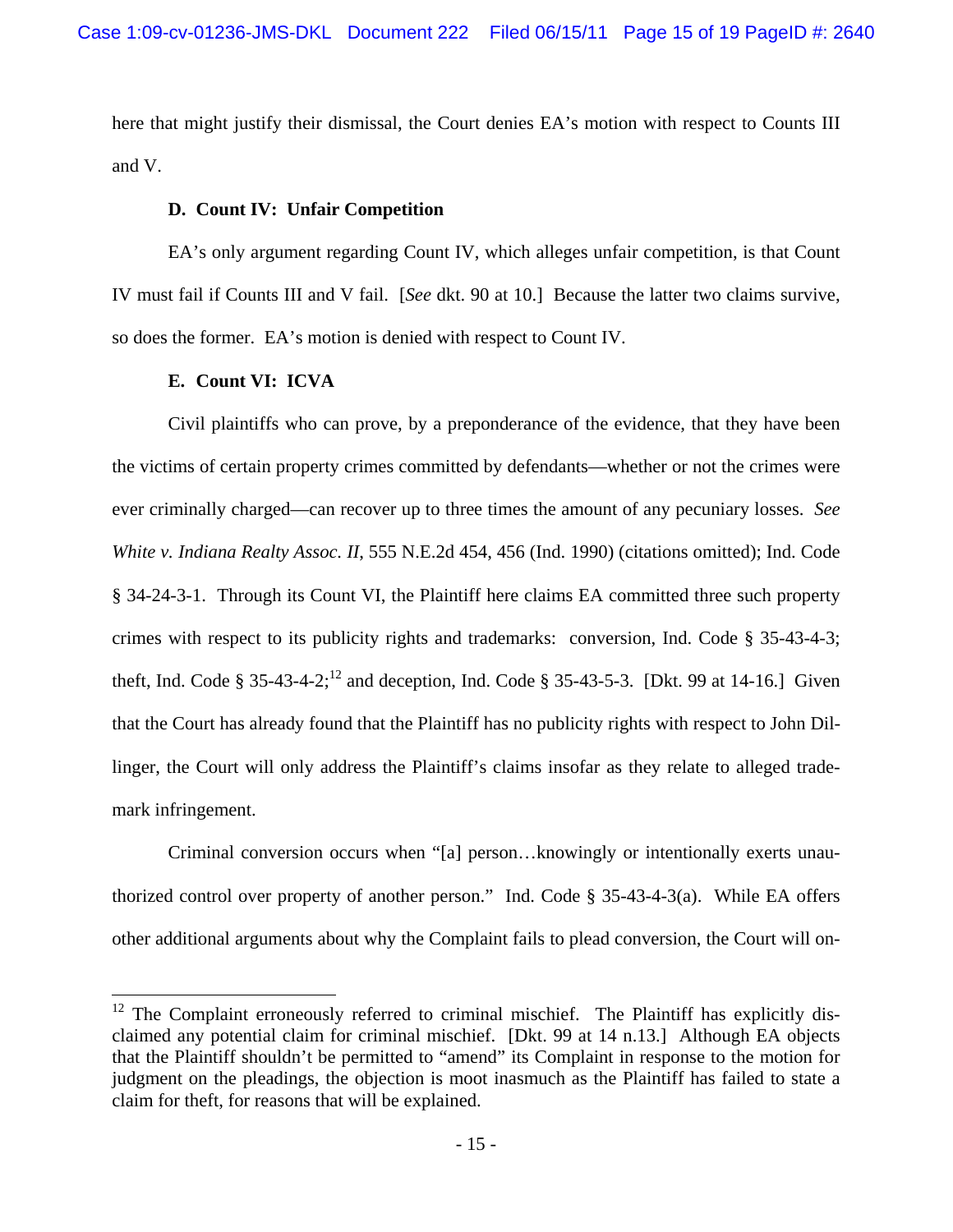ly address one, which is clearly dispositive. EA has argued, [*see* dkt. 101 at 11 n.5], that the Plaintiff has included no allegations that EA ever "exerted control" over the Plaintiff's trademark. That element requires a defendant "to obtain, take, carry, drive, lead away, conceal, abandon, sell, convey, encumber, or possess property, or to secure, transfer, or extend a right to property." Ind. Code § 35-43-4-1. Merely using another's trademark without permission, which is what the Plaintiff has alleged EA did here, doesn't constitute any of those activities. *Heckler & Koch, Inc. v. German Sport Guns GmbH*, 2009 U.S. Dist. LEXIS 88695, \*4 (S.D. Ind. 2009) (Lawrence, J.) (granting motion to dismiss ICVA claim regarding conversion of trademark and trade dress). *See also Heckler & Koch, Inc. v. Coharie Arms, Inc.*, 2010 U.S. Dist. LEXIS 23460, \*5-7 (S.D. Ind. 2010) (Young, C.J.) (dismissing ICVA claim for conversion of trade dress because the defendant's infringing use was in no way "in exclusion and defiance of the owner's rights" and was thus not unauthorized control).<sup>13</sup> The Plaintiff has, therefore, failed to state a claim for conversion of its trademark.

Conversion is a lesser-included-offense to theft. *See Moser v. State*, 433 N.E.2d 68, 69 (Ind. Ct. App. 1982) ("Absence of the element of 'intent to deprive' distinguishes criminal conversion from theft."). Because, as discussed above, the Plaintiff can't establish conversion, it necessarily can't establish theft either.

The remaining alleged criminal act is deception, a crime which can occur in eleven statutorily defined ways. *See* Ind. Code § 35-43-5-3(a). The Plaintiff argues that only two are at issue in this action: "(6) with intent to defraud, misrepresent[ing] the identity or quality of property…;[or] (9) disseminat[ing] to the public an advertisement that the person knows is false, mis-

 $13$  At oral argument, Plaintiff's counsel conceded that "[t]here's always questions as to whether you can convert a trademark." [Dkt. 210 at 63.] Although counsel believed that the issue was not the subject of the motion, [*see id.*], the Court finds otherwise.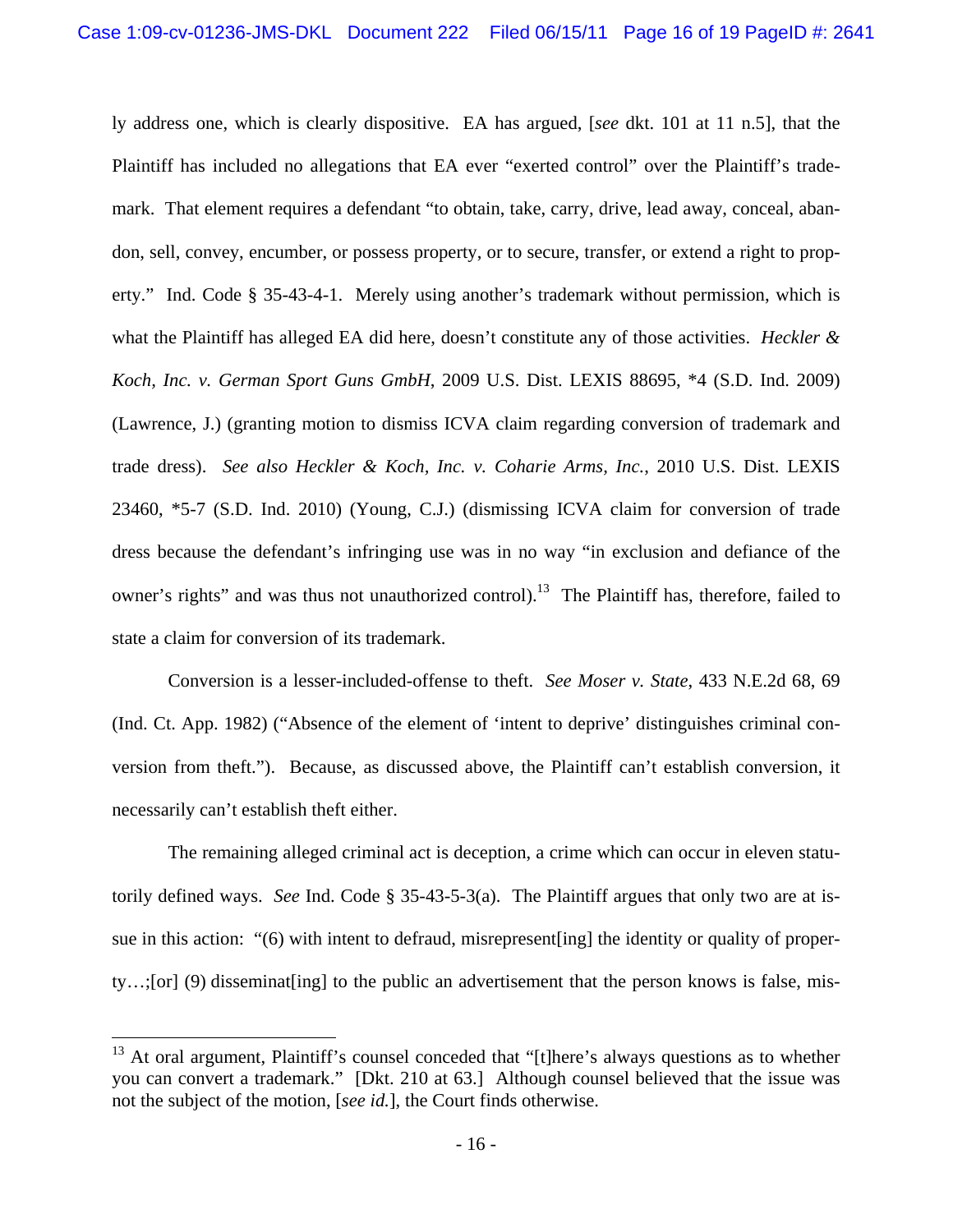leading, or deceptive, with intent to promote the purchase or sale of property…." *Id.* § 35-43-5-  $3(a)(6)$ , (9).

EA correctly argues that the Complaint lacks any allegation that it used the Plaintiff's trademark "with the intent to defraud." [Dkt. 90 at 12.] Indeed, the Plaintiff makes no claim to the contrary; it only claims that the use was likely to cause confusion. [*See* dkt. 99 at 16 (not claiming any fraudulent intent).] The Complaint is, therefore, missing a required statutory element and cannot state a claim for deception under § 35-43-5-3(a)(6).

With respect to the "false, misleading, or deceptive" advertising branch of deception, EA objects that the Complaint has no allegations of EA "advertising" using the John Dillinger name. [Dkt. 90 at 13.] Again, the Plaintiff makes no claim to the contrary. The Plaintiff's collection of the "necessary facts to establish a claim of deception" that it contends are present in the Complaint omits any reference to any advertisement on EA's part.<sup>14</sup> This claim under  $\S$  35-43-5-3(a)(9) thus omits a statutory element and fails as a matter of law.

Accordingly, the Court will dismiss Count VI.

 $\overline{a}$ 

### **IV. CONCLUSION**

The Court now **GRANTS IN PART AND DENIES IN PART** EA's motion for judgment on the pleadings. [Dkt. 89.] The motion is granted with respect to Counts I, II, and VI. It is also granted with respect to Count III only to the extent that Count III alleges violations of state law. In all other respects, the motion is denied.

Given that the Court has ruled in EA's favor with respect to Count I, several other motions can now be summarily resolved. Plaintiff's Motion for Partial Summary Judgment on Lia-

 $14$  EA has asserted, and the Plaintiff doesn't dispute, that its Complaint must satisfy the specificity requirements of Fed. R. 9(b) with respect to the deception claim. [*See* dkt. 99 at 16.]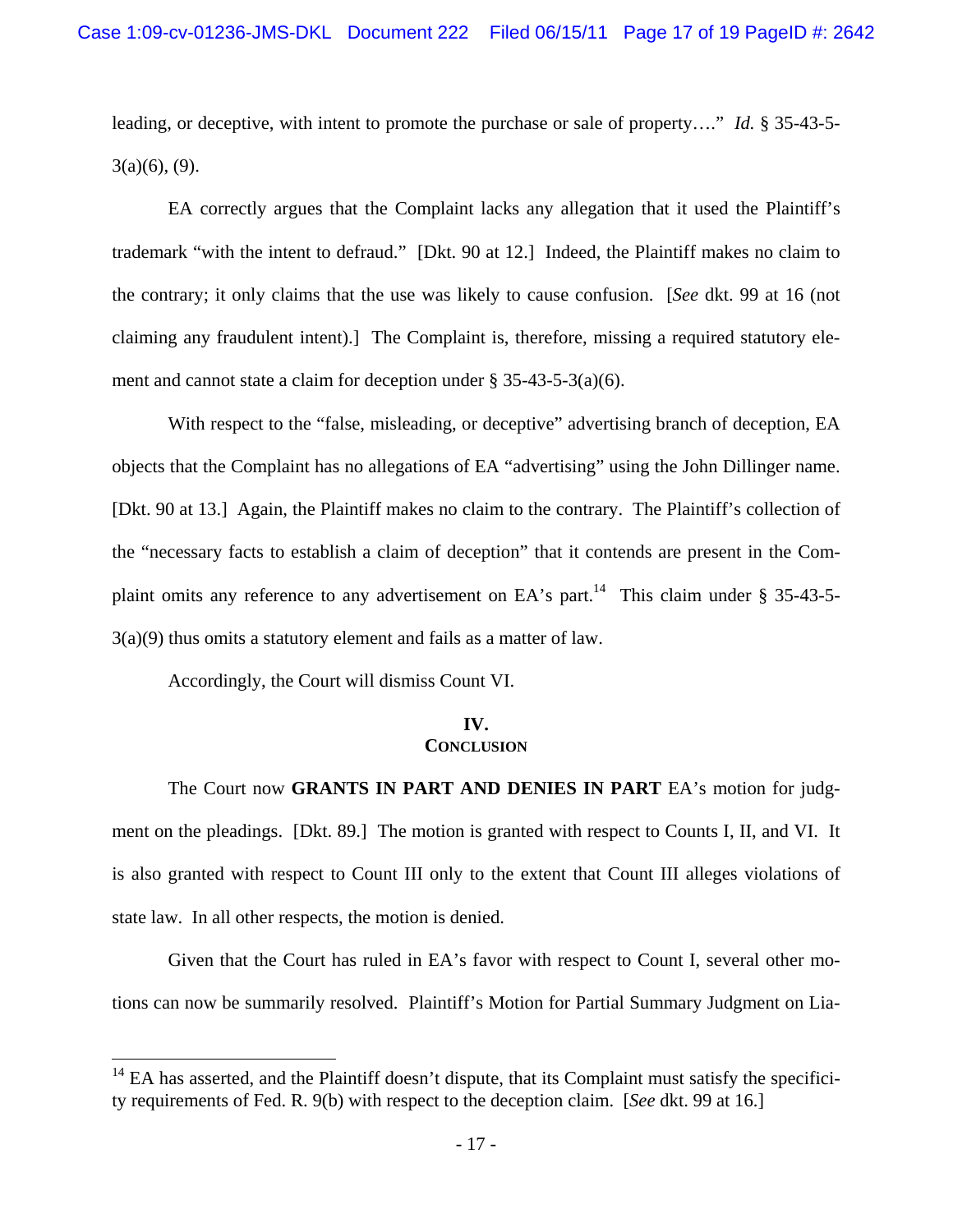bility Under Count I, [dkt. 152], is **DENIED**. EA's motion for a continuance to respond to Plaintiff's motion for partial summary judgment, [dkt. 171], is **DENIED AS MOOT**. EA's motion to enjoin certain state court proceedings that might interfere with the Court's ability to resolve Count I, styled as its Motion to Enjoin State Court Action *Dillinger, LLC v. Thompson*, [dkt. 186], is **DENIED AS MOOT**, and the Plaintiff's motion for leave to file a surreply to that motion,[dkt. 213], is likewise **DENIED AS MOOT** .

06/15/2011

 $_{\text{parallel}}$ 

 Hon. Jane Magnus-Stinson, Judge United States District Court Southern District of Indiana

# **Distribution via ECF only:**

Peyton Louis Berg BOSE MCKINNEY & EVANS, LLP pberg@boselaw.com

Keirian Antares Brown TAFT STETTINIUS & HOLLISTER LLP kbrown@taftlaw.com

Adam Clay INDIANA ATTORNEY GENERAL Adam.Clay@atg.in.gov

Marsha Stelson Edney U.S. DEPARTMENT OF JUSTICE marsha.edney@usdoj.gov

Ronald E. Elberger BOSE MCKINNEY & EVANS, LLP relberger@boselaw.com

R. Adam Lauridsen KEKER & VAN NEST LLP